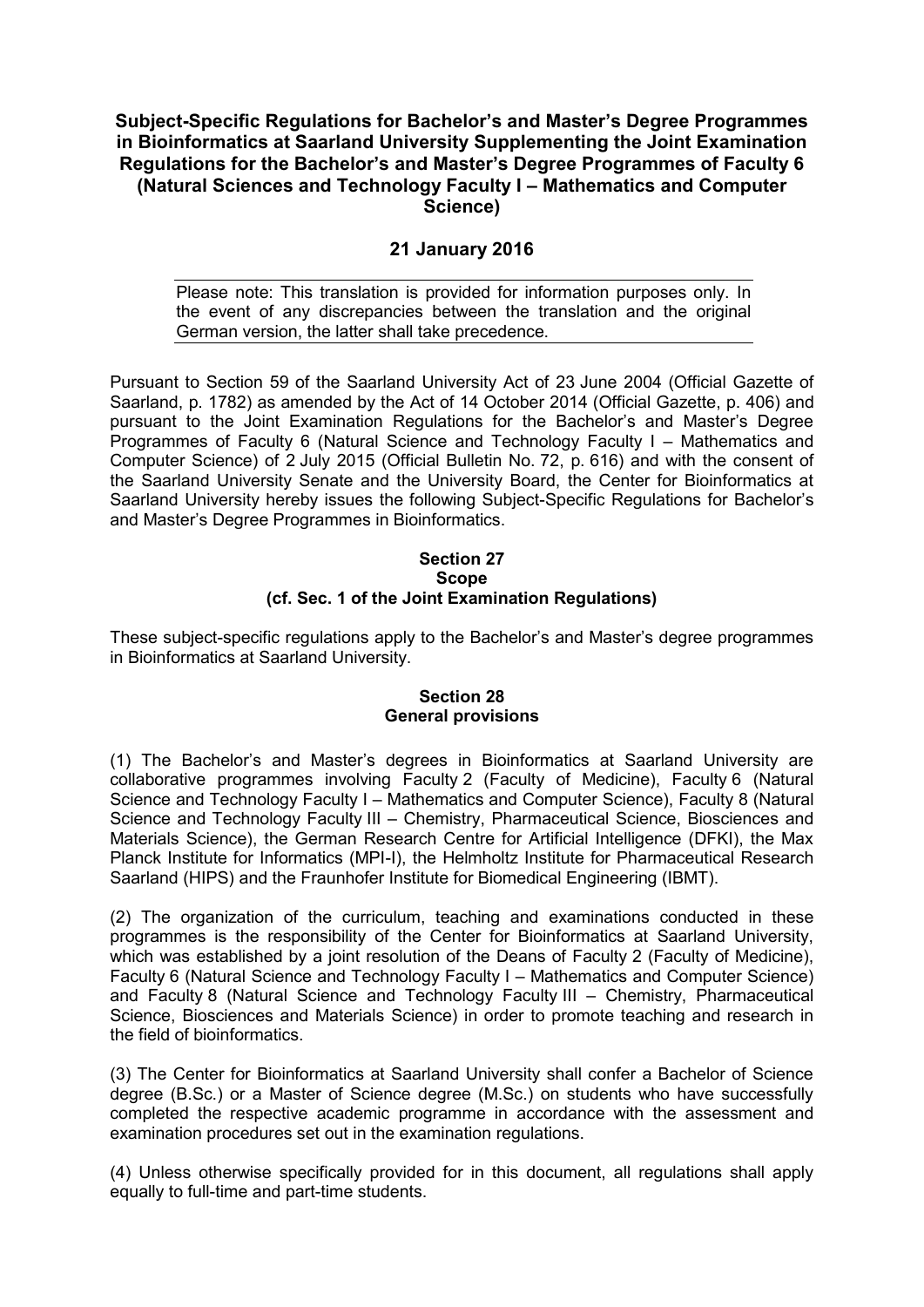# **Section 29 The Examination Board**

(1) In order to exercise the duties and responsibilities set out in these regulations, an Examination Board shall be constituted whose members are appointed for a term of two years by the governing council of the Center for Bioinformatics (CBI Saar Council). The Examination Board is made up of:

- 1. three representatives from the group of professorial staff
- 2. one member of the non-professorial academic staff who holds a full-time position at the Center for Bioinformatics
- 3. one student.

A deputy shall also be appointed for each member of the Board.

(2) The governing council of the Center for Bioinformatics (CBI Saar Council) shall appoint a Chair and Deputy Chair of the Examination Board from those members of the Board specified in Section 1(1).

(3) The other provisions concerning the Examination Board are set out in Section 7 of the Joint Examination Regulations for the Bachelor's and Master's Degree Programmes of Faculty 6 (Natural Science and Technology Faculty I – Mathematics and Computer Science).

(4) Decisions regarding the recognition of previous periods of study and of earlier academic course and examination credits, as provided for in Section 19 of the Joint Examination Regulations for the Bachelor's and Master's Degree Programmes of Faculty 6 (Natural Science and Technology Faculty I – Mathematics and Computer Science) shall be made by the Examination Board itself or on behalf of the Examination Board by the Board Chair. A competent qualified representative shall be consulted before any decisions regarding recognition are reached.

#### **Section 30 Types of degree programmes (cf. Sec. 3 of the Joint Examination Regulations)**

The Bachelor's and Master's degree programmes in bioinformatics are single-subject degree programmes within the meaning of the Framework Examination Regulations for Bachelor's and Master's Degree Programmes at Saarland University (BMPRO).

#### **Section 31 Student workload (cf. Sec. 4 of the Joint Examination Regulations)**

Course attendance may be compulsory for certain introductory seminars, seminars and practical skills classes. Students will be notified of this by the course coordinator at the beginning of the course.

# **Section 32 Examiners; thesis examiners; supervisors, observers (cf. Sec. 8 of the Joint Examination Regulations)**

(1) This section replaces Section 8 of the Joint Examination Regulations for the Bachelor's and Master's Degree Programmes of Faculty 6 (Natural Science and Technology Faculty I – Mathematics and Computer Science) governing the appointment of examiners and observers and of thesis supervisors and/or thesis examiners.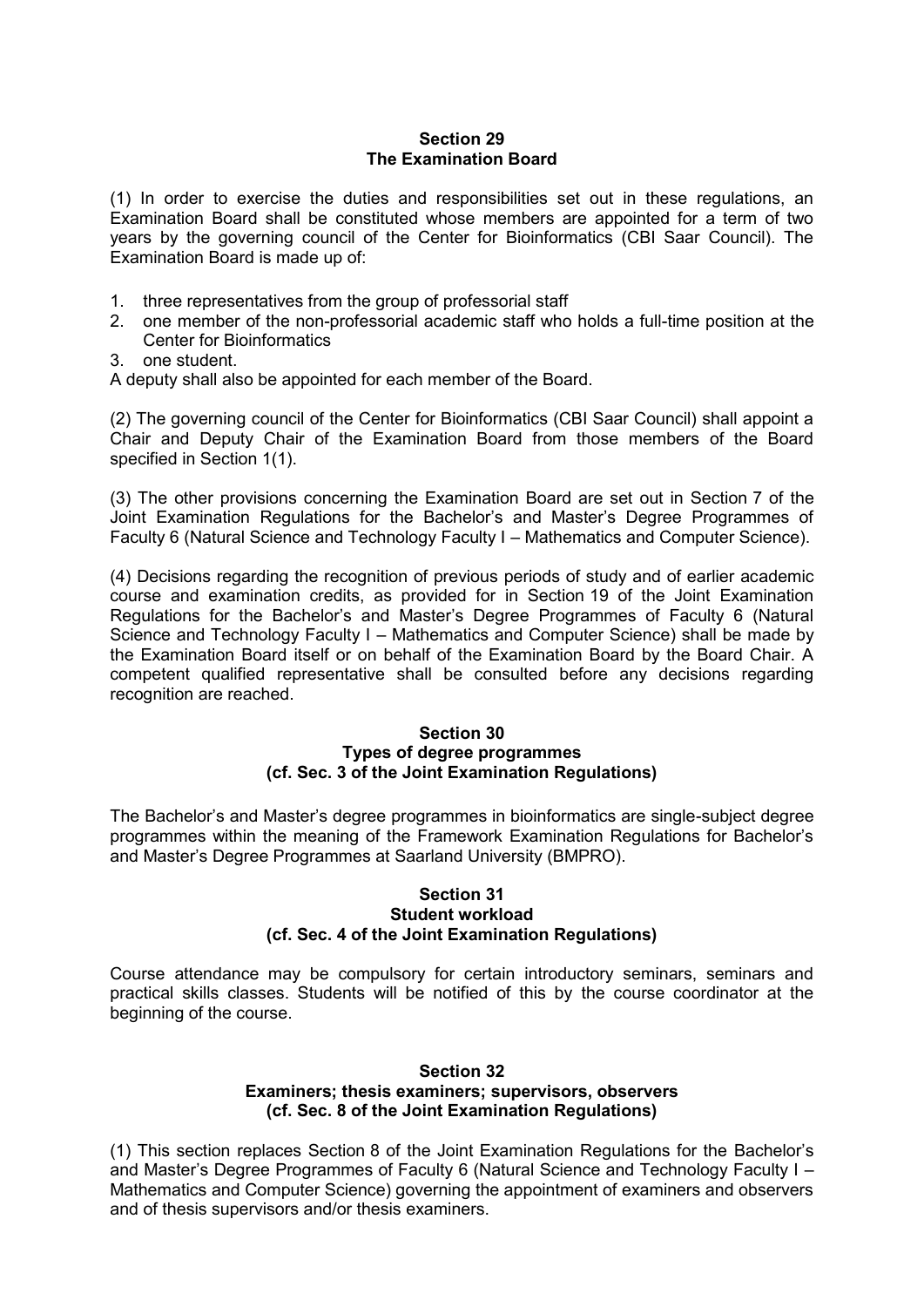(2) Examiners and observers shall be appointed by the Examination Board or by the Chair of the Examination Board acting on the Board's behalf.

(3) The persons appointed to be examiners, thesis supervisors and thesis examiners for the Bachelor's and Master's theses shall be appropriately qualified in the relevant subject area and shall be selected from among the following groups: professors, junior professors, heads of independent junior research groups, senior academic teaching staff, emeritus or retired professors, honorary professors, academics qualified to professorial level, professors on special contracts or co-opted professors who work at the Center for Bioinformatics, the Faculty of Medicine, Faculty 6 (Natural Science and Technology Faculty I – Mathematics and Computer Science) or Faculty 8 (Natural Science and Technology Faculty III – Chemistry, Pharmaceutical Science, Biosciences and Materials Science) at Saarland University. In certain special cases, examiners may also be appointed from members of the full-time teaching staff, academic research staff; short-term contract lecturers who teach in the relevant field, from professorial staff at other faculties at Saarland University or at other universities, and from members of the scientific staff at the Max Planck Institutes for Informatics and for Software Systems, (MPI-I and MPI-SWS), the German Research Centre for Artificial Intelligence (DFKI), the Helmholtz Institute for Pharmaceutical Research Saarland (HIPS) and the Fraunhofer Institute for Biomedical Engineering (IBMT).

One of the two thesis examiners for a Bachelor's or Master's thesis shall be a professor, a junior professor, a member of the senior academic teaching staff, an emeritus or retired professor, an honorary professor, an academic qualified to professorial level, or a professor on a special contract who works at the Center for Bioinformatics and at either the Faculty of Medicine, Faculty 6 (Natural Science and Technology Faculty I – Mathematics and Computer Science) or Faculty 8 (Natural Science and Technology Faculty III – Chemistry, Pharmaceutical Science, Biosciences and Materials Science) at Saarland University.

#### **Section 33 Admission to the Master's programme (cf. Sec. 12 of the Joint Examination Regulations)**

Students seeking admission to the Master's programme shall:

- 1. have a Bachelor's degree from a German university or an equivalent qualification from a foreign university in bioinformatics or a related field
- 2. demonstrate particular academic aptitude (see Section 69(5) of the Saarland University Act).

(2) The criteria used to assess particular academic aptitude are:

- a. Proof of advanced proficiency in English (typically level C1 of the Common European Framework of Reference for Languages)
- b. Sufficient merit in the applicant's previous academic track record and the appropriate curricular content of the Bachelor's degree. Applicants should demonstrate a level of knowledge and competence that corresponds to that acquired in the Bachelor's degree programme in Bioinformatics taught at Saarland University. Specifically, this requires applicants to show that they have the necessary level of expertise in the following areas:
	- I. Fundamental aspects and methods of mathematics and computer science
	- II. The basics of bioinformatics (sequence analysis, protein structure)
	- III. Fundamental aspects of the life sciences (molecular biology, genetics)
- c. Supporting documents, typically in the form of a personal statement ('statement of purpose') or a portfolio demonstrating the applicant's particular interest in the subject.

The criteria listed above will be used to assess the aptitude of the applicant in terms of the academic profile and requirements of the Master's degree programme in Bioinformatics. The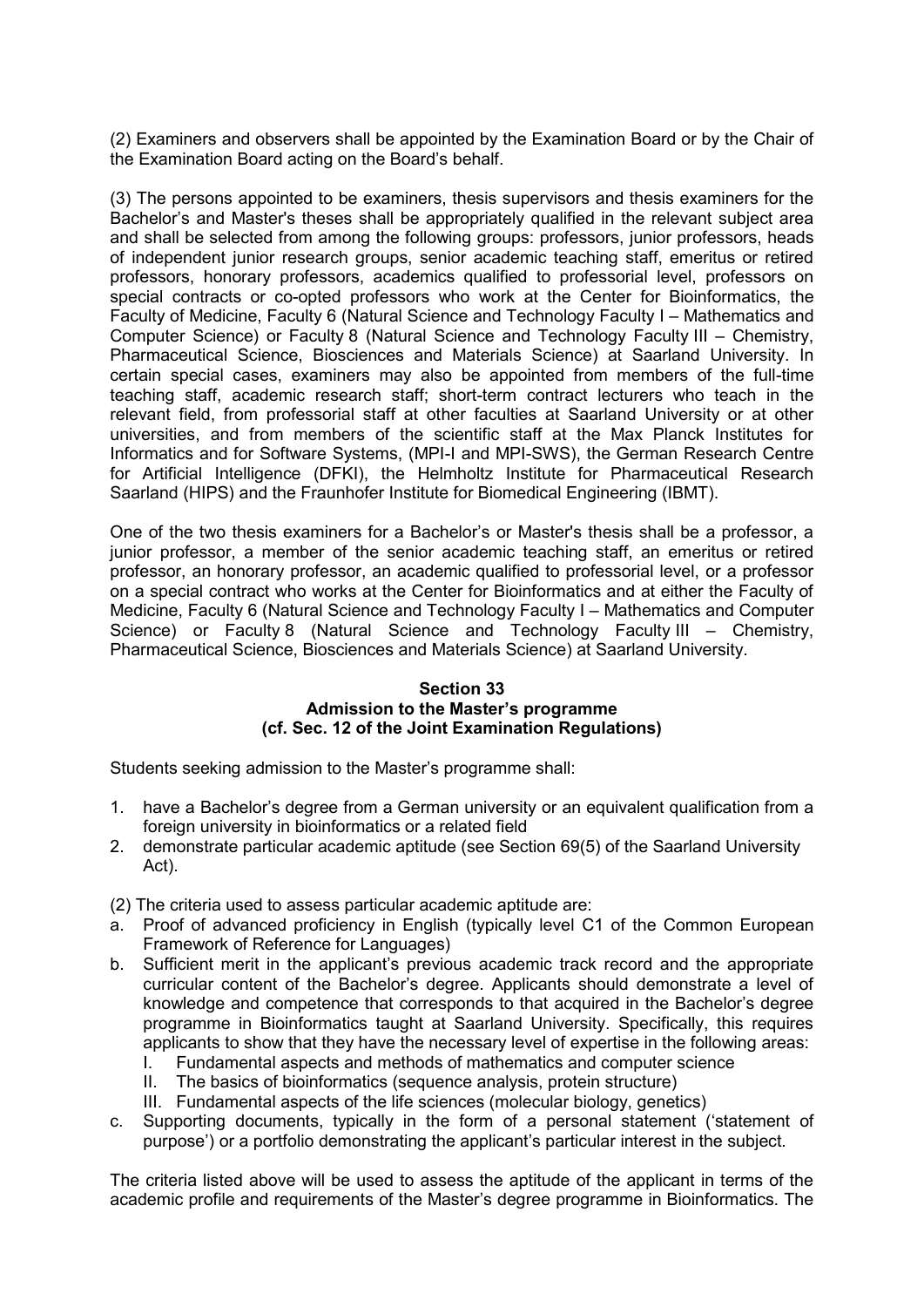decision whether the programme admission requirements have been met shall be made by the Examination Board.

#### **Section 34 Procedural elements, presentation and layout of the thesis (cf. Sec. 23 of the Joint Examination Regulations)**

(1) A colloquium lasting 30 minutes shall be held in order to establish that the Bachelor's or Master's thesis is the candidate's own original work. The colloquium serves to present the methods used by the candidate and the results achieved and is usually held after the candidate has submitted the printed version of their Bachelor's or Master's thesis. In the subsequent discussion, the candidate shall demonstrate that they are able to defend their work when it is subjected to critical questioning. One of the colloquium examiners shall be the person who set the candidate's thesis topic. The candidate's performance in the colloquium shall form part of the grade awarded for the thesis project.

(2) Candidates shall supply an electronic version of their thesis in accordance with the provisions of Section 23(2) of the Joint Examination Regulations for the Bachelor's and Master's Degree Programmes of Faculty 6 (Natural Science and Technology Faculty I – Mathematics and Computer Science). Candidates shall grant to the University the right to reproduce the thesis (possibly through conversion into another common file format) and to make it publicly accessible in data networks. A degree can be awarded only after the electronic version of the thesis has been delivered. The student may apply to the Examination Board for exemption from the requirement to supply an electronic version of the thesis and the Board may grant such an exemption where reasonable grounds exist.

## **Section 35 Successfully completing the Master's programme and overall grade (cf. Sec. 24 of the Joint Examination Regulations)**

The grade 'with distinction' shall be awarded in the Master's degree programme to candidates who attain a final overall grade of 1.1 or better, provided that all of the programme requirements have been met within the standard period of study.

## **Section 36 Degree qualification and documentation (cf. Sec. 25 of the Joint Examination Regulations)**

(1) The formal graduation certificate shall be signed by the Spokesperson of the Center for Bioinformatics and by the Chair of the Examination Board.

(2) In addition to the information detailed in Section 25(1) of the Joint Examination Regulations for the Bachelor's and Master's Degree Programmes of Faculty 6 (Natural Science and Technology Faculty I – Mathematics and Computer Science), the degree certificate may also list other student attainments and the results achieved.

# **Section 37**

## **Special provisions for international programmes leading to a double-degree qualification**

(1) International versions of the degree programmes that lead to a double-degree qualification are subject to the special provisions set out in the relevant cooperation agreement between Saarland University and the corresponding partner university. The cooperation agreement should contain the special regulations regarding the programme schedule, the modules to be taken at Saarland University and those to be completed at the